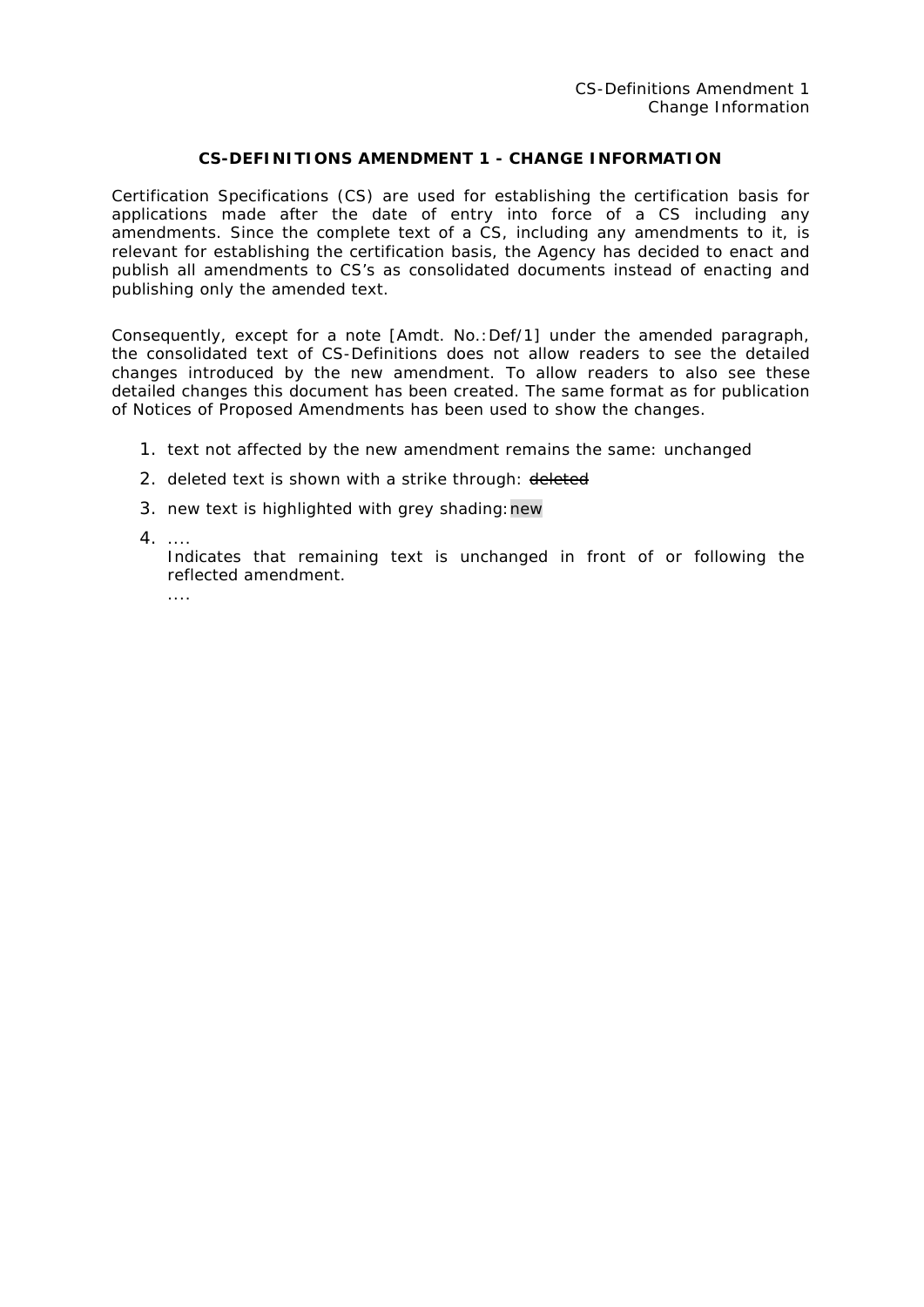## *1. General Definitions*

…

**'Aircraft'** means a machine that can derive support in the atmosphere from the reactions of the air other than the reactions of the air against the earth's surface.

**'Aircraft-Supplied Data'** means all data which is supplied by or via aircraft systems and is used by the Engine/Propeller Control System.

**'Aircraft-Supplied Electrical Power'** means any electrical power which is supplied by or via aircraft systems and is used by the Engine/Propeller Control System.

'**Airframe**' means the fuselage, booms, nacelles, cowlings, fairings, aerofoil surfaces (including rotors but excluding propellers and rotating aerofoils of engines), and landing gear of an aircraft and their accessories and controls.

**'Alternate Mode'** (Engine related definition) means any Control Mode, including Back-up Modes that are not the Primary Mode used for controlling the Engine.

…

**'Auxiliary rotor'** means a rotor that principally serves to counteract the effect of the main rotor torque on a rotorcraft and/or to manoeuvre the rotorcraft about one or more of its three principal axes.

**'Back-up Mode'** (Engine related definition) means the Control Mode of the back-up system.

**'Back-up System'** means a part of the Engine/Propeller Control System where the operating characteristics or capabilities of the Engine/Propeller control are sufficiently different from the Primary System that the operating characteristics or capabilities of the aircraft, crew workload, or what constitutes appropriate crew procedures may be significantly impacted or changed.

**'Brake Horsepower'** means the power delivered at the main output shaft of an aircraft engine.

…

**'Continuous OEI Power and/or Thrust Rating'** means the minimum test bed acceptance power and/or thrust, as stated in the engine type certificate data sheet, when running at the specified conditions and within the appropriate acceptance limitations.

**'Control Mode'** (Engine related definition) means each defined operational state of the Engine Control System where satisfactory Engine control can be exercised by the crew.

**'Covered Fault'** means a Fault which is detected and accommodated.

**'Critical Engine'** means the engine whose failure would most adversely affect the performance or handling qualities of an aircraft.

**'Detent'** means a mechanical arrangement which indicates, by feel, a given position of an operating control. Once the operating control is placed in this position the detent will hold the lever there and an additional-to-normal force will be required to move the operating control away from the position.

**'Electronic Engine Control System'** (EECS) means an Engine Control System in which the primary functions are provided using electronics. It includes all the components (e.g. electrical, electronic, hydromechanical and pneumatic) necessary for the control of the Engine and may incorporate other control functions where desired.

**'Engine'** means an engine used or intended to be used for aircraft propulsion. It consists of at least those components and equipment necessary for the functioning and control, but excludes the propeller.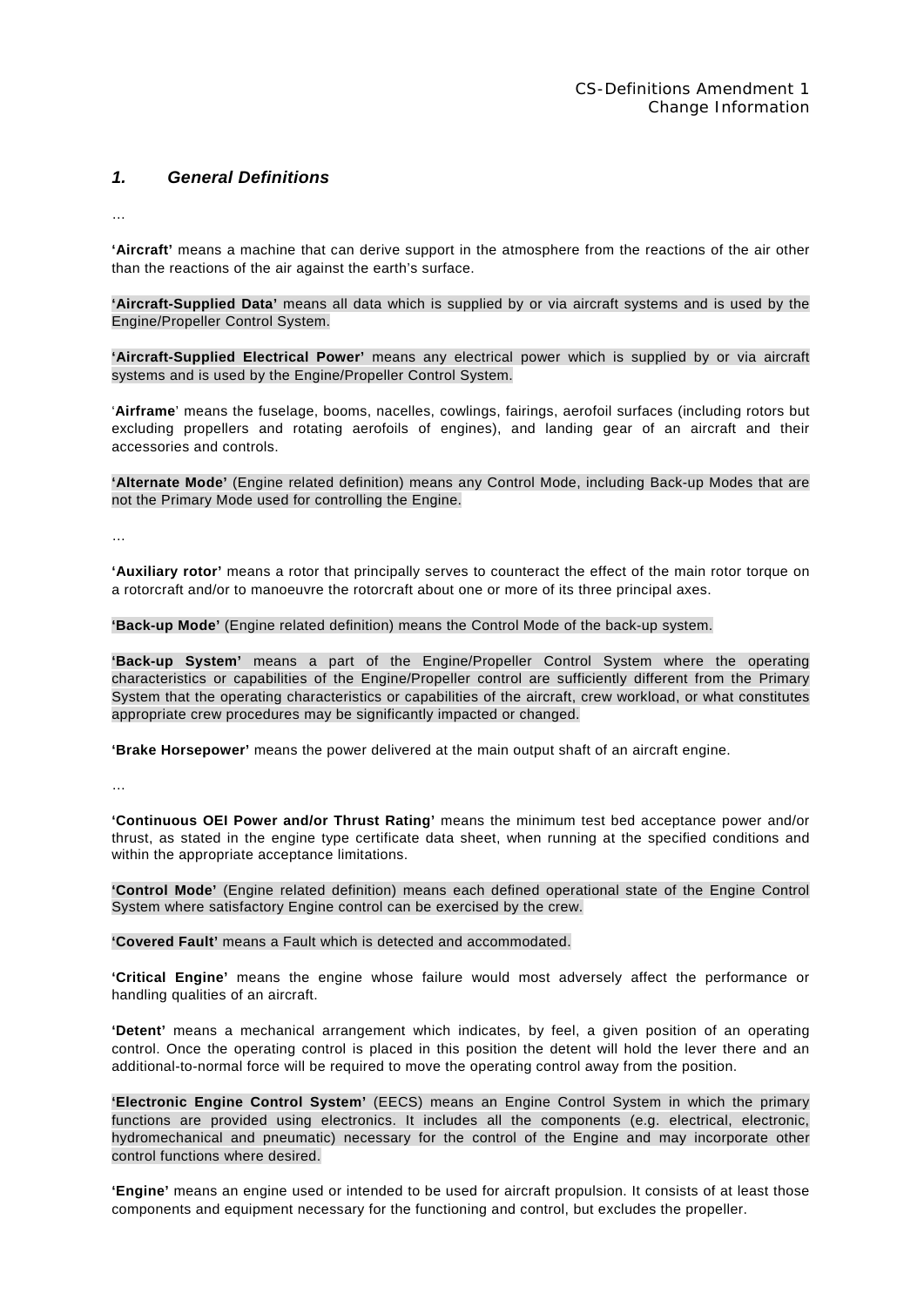**'Engine Control System'** means any system or device which is part of the Engine Type design, which controls, limits or monitors Engine operation and is necessary for continued airworthiness of the Engine.

**'Equivalent airspeed'** means the calibrated airspeed of an aircraft corrected for adiabatic compressible flow for the particular altitude. Equivalent airspeed is equal to calibrated airspeed in standard atmosphere at sea level.

…

…

**'External load attaching means'** means the structural components used to attach an external load to an aircraft, including external-load containers, the backup structure at the attachment points, and any quickrelease device used to jettison the external load.

**'Fault (or) Failure'** means an occurrence which affects the operation of a component, part, or element such that it can no longer function as intended.

**'Fault (or) Failure Accommodation'** means the capability to mitigate, either wholly or in part, the effects of a Fault or Failure.

**'Final take-off speed'** means the speed of the aeroplane that exists at the end of the take-off path in the en-route configuration with one engine inoperative.

**'Flash resistant'** means not susceptible to burning violently when ignited.

**'Full-up Configuration'** (Engine related definition) means an EECS that has no known Faults or Failures present.

**'Gyroplane'** means a rotorcraft the rotors of which are not engine driven except for initial starting, but are made to rotate by action of the air when the rotorcraft is moving, and the means of propulsion of which, consisting usually of conventional propellers, is independent of the rotor system. …

**'Pitch Setting'** means the propeller blade setting determined by the blade angle, measured in a manner and at a radius declared by the manufacturer and specified in the appropriate Engine-Manual.

**'Powered sailplane'** means an aircraft, equipped with one or more engines having, with engine(s) inoperative, the characteristics of a sailplane.

**'Primary Mode'** (Engine related definition) means the mode that is intended to be used for controlling the Engine under normal operation. This is often referred to as the 'normal mode'.

**'Primary System'** means the part of the Engine/Propeller Control System used for controlling the Engine/Propeller under normal operation.

**'Programmable Logic Device'** (PLD) means an electronic component that is altered to perform an installation specific function. PLDs include, but are not limited to, Programmable Array Logic components (PAL), General Array Logic components (GAL), Field Programmable Gate Array (FPGA) components, and Erasable Programmable Logic Devices (EPLD).

**'Propeller'** means a complete propeller including all parts attached to and rotating with the hub and blades, and all any equipment defined in the Propeller type design required for the control and operation of the propeller.

**'Protective breathing equipment'** means breathing equipment for protection against smoke, fumes and other harmful gases.

**'Reference landing speed'** means the speed of the aeroplane, in a specified landing configuration, at the point where it descends through the landing screen height in the determination of the landing distance for manual landings.